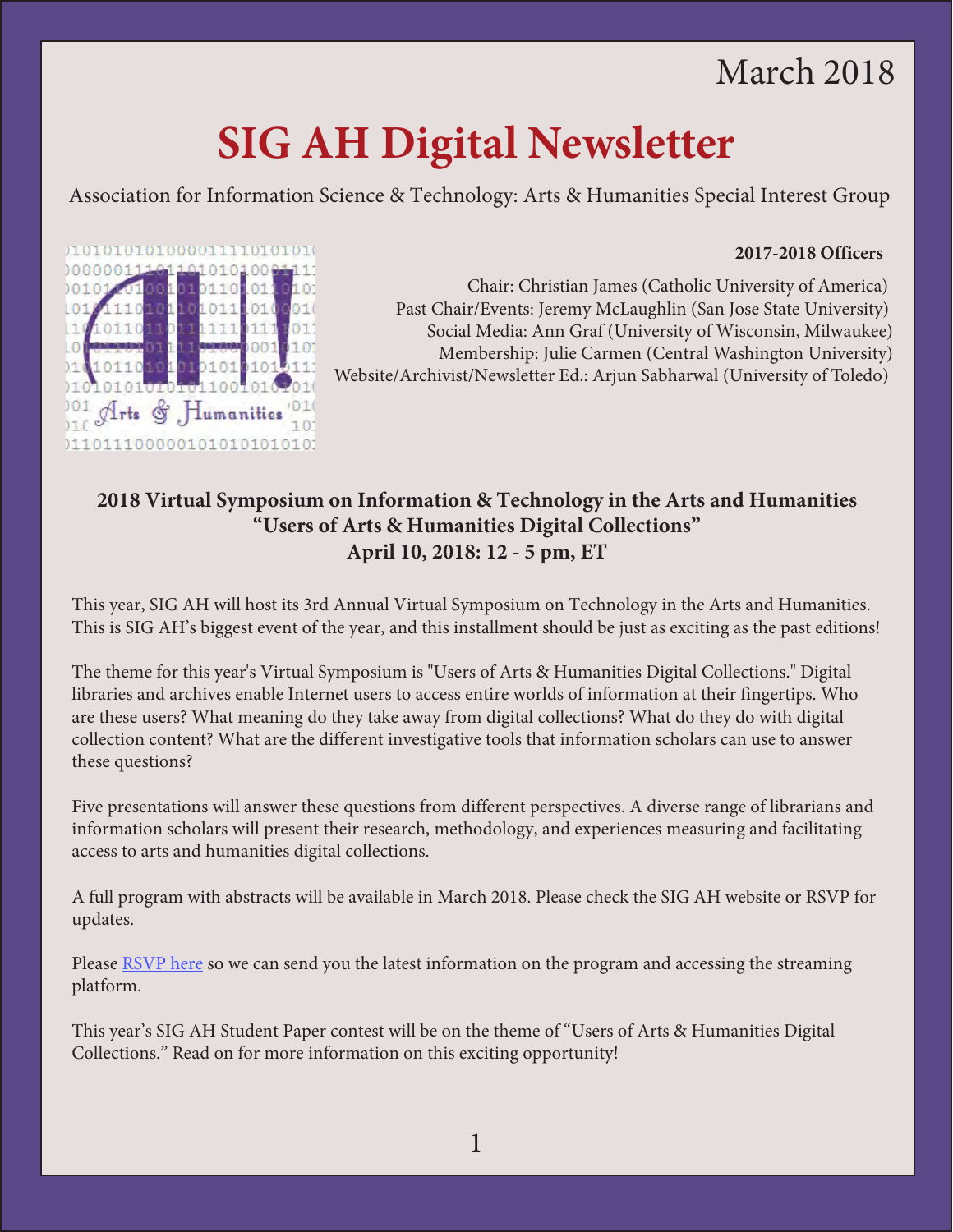#### **Student Paper Contest**

SIG AH is seeking previously unpublished research for a Master's or PhD Student Research Award including a free ASIS&T membership and cash prize up to \$500!

The theme, "Users of Arts & Humanities Digital Collections," invites participation from a variety of theoretical and empirical perspectives on the topic. We encourage graduate-level submissions from a broad range of disciplines including the arts and humanities, digital humanities/new media, library and information science, and computer science. Suggested topics include, but are not limited to: creative re-use of digital collections; teaching with digital collections; researchers using digital collections; etc.

For full details, [visit the SIG AH website.](http://www.asis.org/SIG/SIGAH/2018/02/21/2018-cfsp/)

### **Report on ALA Midwinter Conference, 2018**

#### *by Julie Carmen*

I attended the 2018 ALA Midwinter Meeting in Denver not for specific meetings, but for specific workshops and sessions. The main workshop that attracted me was the Libraries Transforming Communities workshop, in which we worked with Dr. Martin Carcasson with Colorado State University. I had attended three of the specially designed webinars to prep myself for this workshop, in which we were trained, step-bystep, on how to be a moderator, a recorder, and a reflector within guiding dialogue and deliberation programs. It was satisfying to understand how libraries are in the position to host these community dialogues, and to find partners within their community to process discussions on many subjects. For anyone interested in this focus please look at the ALA website on Libraries Transforming Communities: http:// [www.ala.org/tools/librariestransform/libraries-transforming-communities](http://www.ala.org/tools/librariestransform/libraries-transforming-communities)

I also attended two sessions about Artificial Intelligence (AI) in the libraries. One was a discussion among attendees on how they saw AI. There was clearly confusion among some tables with digital tools such as Smart Pens, with one library stating that their Circulation Desk checks out many Smart Pens for their students. This led the discussion into how AI could be useful to enhance accessibility to the disabled. AI will most likely be useful for simple directional questions but not be able to manage true reference questions. We also discussed security issues with Cortana, Alexa, and Siri; for example, how much are they recording when we think they are off? They are always on so that they can be voice-commanded.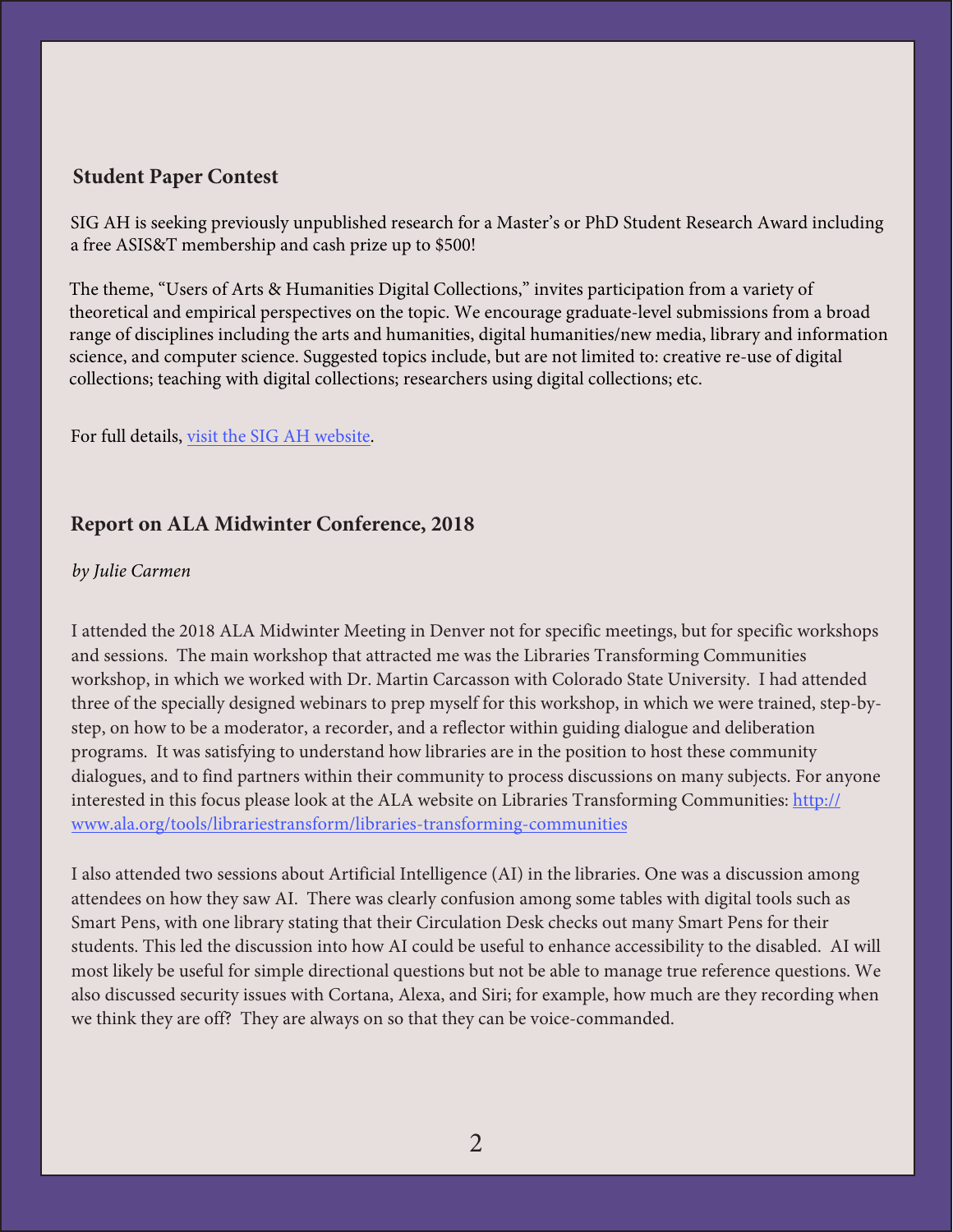#### *(continued from page 2)*

The presentation on Chicago's EXPLORE was also insightful, showing the efforts of many museums, archives, special libraries that have worked together to digitize and upload access to their special collections to better support researchers to write about their city and its members. This accessibility to their history has helped create movies, documentaries, books, and art. They also created specific events and exhibits to showcase their city. Their portal is accessible here: <http://explore.chicagocollections.org/>

I learned about one way libraries are creating stronger budgets by exploring open science and then watched ten presentations for the Awesome Grant, and watched the winner be awarded \$1,000 for his awesome idea for the An Awesome Ideas Pitch for Libraries session. I sat in on the ALA Diversity Research Grants Update, to hear about how one librarian faculty has been faced with microaggressions and how another faculty had to change his research focus due to the election of Donald Trump.

There are so many more sessions I attended that it is difficult to make a short report. If you are a member of ALA, you can access several of the presentations on the ALA website. I am so grateful to have attended so many remarkable sessions, and heard that the upcoming ALA Conference will have much to offer.



3